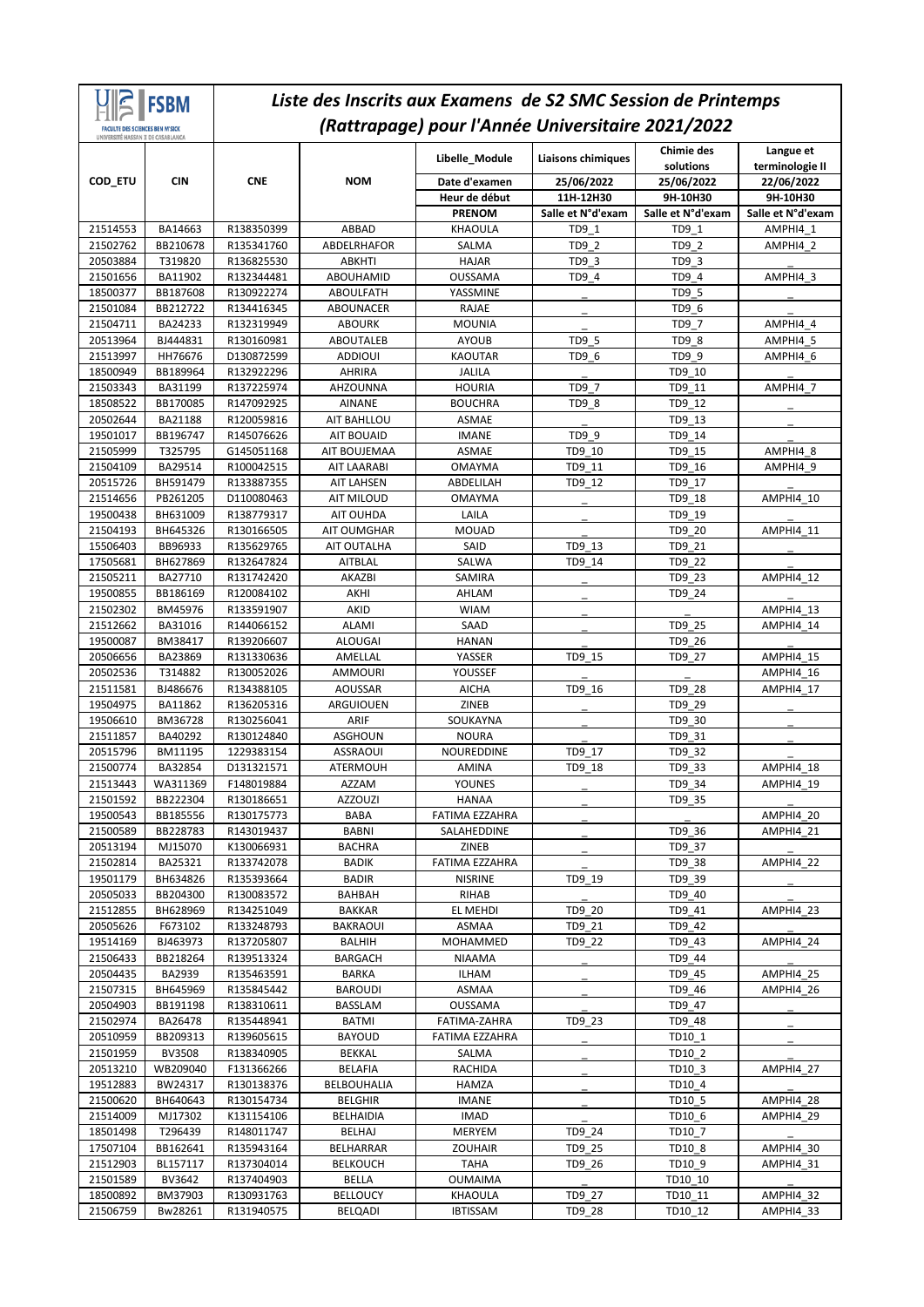| 20504929             | BM42979  | R134328852               | <b>BEN ABDELKABIR</b> | RACHIDA                      |         | TD10 13 | AMPHI4 34        |
|----------------------|----------|--------------------------|-----------------------|------------------------------|---------|---------|------------------|
| 21503849             | BB213643 | L130131051               | BENJILLALI            | AYA                          | TD9_29  | TD10 14 |                  |
| 20502500             | BA17736  | R130149890               | <b>BENSNAH</b>        | ZAKARIA                      |         | TD10 15 | AMPHI4 35        |
| 20502835             | BB213743 | R130150943               | <b>BENTALHA</b>       | <b>IKRAM</b>                 |         | TD10_16 |                  |
| 20502464             | BJ472001 | R135240748               | <b>BICHAR</b>         | ROMAISAA                     |         | TD10 17 |                  |
| 21502208             | BB205658 | R130198158               | <b>BILALI</b>         | <b>IMANE</b>                 | TD9 30  | TD10 18 |                  |
| 21514541             | N468826  | G130075011               | <b>BOUATA</b>         | <b>AYOUB</b>                 | TD9 31  | TD10_19 | AMPHI4_36        |
| 20504016             | BB199817 | R130078812               | <b>BOUAZZA</b>        | <b>ISMAIL</b>                |         | TD10 20 |                  |
| 21502553             | BB208226 | R120056554               | <b>BOUDHAR</b>        | YAHYA                        |         | TD10 21 | AMPHI4_37        |
| 20505038             | BA11133  | R136532548               | <b>BOUDRAR</b>        | <b>MERIEM</b>                |         |         | AMPHI4 38        |
| 21512889             | JC581896 | D131482022               | <b>BOUFDIL</b>        | SAID                         | TD9 32  | TD10_22 |                  |
| 20501695             | BH641614 | R100123307               | <b>BOUHACHIMI</b>     | KHAWLA                       | TD9_33  | TD10 23 |                  |
| 20501693             | BB212303 | R130055835               | <b>BOUHALI</b>        | <b>ILHAME</b>                | TD9 34  | TD10 24 |                  |
| 17511864             | BH266469 | 2424502843               | <b>BOUHDOU</b>        | ABDELHAK                     | TD9_35  | TD10_25 |                  |
| 21506150             | T330620  | R130064959               | <b>BOUHSA</b>         | <b>OUSSAMA</b>               | TD9 36  | TD10 26 | AMPHI4_39        |
| 20505444             | BA20907  | R110121948               | <b>BOUKDIR</b>        | <b>HAJAR</b>                 | TD9 37  | TD10 27 |                  |
| 18510137             | BH635422 | R134688932               | <b>BOUMALIK</b>       | SOUMIA                       |         | TD10_28 |                  |
| 18507663             | BB186372 | R133854050               | <b>BOUNIT</b>         | ASMAA                        | TD9 38  | TD10 29 | AMPHI4 40        |
| 20504961             | BA20708  | R110024641               | <b>BOUNIT</b>         | <b>NASIMA</b>                | TD9 39  | TD10 30 |                  |
| 20506636             | BM43334  | R130082264               | <b>BOURHIL</b>        | <b>HALIMA</b>                |         | TD10_31 | AMPHI4_41        |
| 21502194             | BL168546 | R130182774               | <b>BOUROID</b>        | <b>DOUAA</b>                 |         | TD10 32 |                  |
| 20506763             | T310404  | R133350916               | <b>BOUSSAA</b>        | <b>IKRAM</b>                 |         | TD10_33 |                  |
|                      |          |                          |                       |                              |         |         |                  |
| 18506037             | BA2748   | R130046061               | <b>BOUSSATOUA</b>     | REDOUANE                     |         | TD10 34 |                  |
| 21504581             | BM44211  | G138351008               | <b>BOUTALIB</b>       | LAILA                        |         | TD10_35 | AMPHI4_42        |
| 20501782             | BB196553 | R137310438               | <b>BOUTARF</b>        | <b>ELMOSTAFA</b>             | TD9 40  | TD10 36 |                  |
| 17508551             | BB169939 | R137828454               | <b>BOUTIGHATEN</b>    | ZOUHAIR                      |         |         | AMPHI4_43        |
| 20502021             | bh631677 | R134579987               | <b>BOUTRIG</b>        | <b>KAWTAR</b>                |         | TD10 37 | AMPHI4_44        |
| 20517027             | PB271848 | D131279437               | <b>BOUZAROUAN</b>     | SALMA                        |         | TD10 38 |                  |
| 17511724             | BJ460124 | R130179804               | <b>BOUZIANE</b>       | <b>NAHID</b>                 | TD9 41  | TD10 39 |                  |
| 21500581             | BB226541 | R130171565               | <b>BZITAR</b>         | <b>INASS</b>                 | TD9 42  | TD10 40 | AMPHI4 45        |
| 20514979             | PB265273 | D139243067               | CHAAIBI               | EL HOSAYN                    | TD9 43  | TD10_41 |                  |
| 21501145             | BH640657 | R100030365               | <b>CHAFIK</b>         | <b>HOUDA</b>                 |         | TD10 42 |                  |
| 21511728             | BA33288  | F136049104               | <b>CHAHBI</b>         | <b>KHADIJA</b>               | TD9 44  | TD10 43 | AMPHI4_46        |
| 21512948             | BH623072 | R136875575               | <b>CHAIBI</b>         | <b>FAYCAL</b>                |         |         | AMPHI4_47        |
| 21502748             | BB211493 | S147054226               | CHAKIRI               | <b>IMAN</b>                  |         | TD10 44 | AMPHI4 48        |
| 21509312             | BB214328 | R134329941               | CHALAH                | <b>FATIMA</b>                |         | TD10 45 |                  |
| 19500544             | BA16166  | R130145748               | CHAMKAR               | CHAIMAA                      |         | TD10 46 |                  |
| 18500604             | BB186727 | R140009540               | CHARAI                | <b>NOUHAILA</b>              |         | TD10_47 |                  |
| 21503457             | BB227376 | R138310085               | CHARII                | MOHAMMED AMINE               | TD9 45  | TD10 48 | AMPHI4 49        |
| 20505123             | BB214667 | R130314102               | CHAWKI                | <b>FATNA</b>                 |         | TD11 1  |                  |
| 20512875             | BA24982  | R137320304               | CHEBBAH               | <b>NOUR ELHOUDA</b>          | TD9 46  | TD11_2  | AMPHI4_50        |
| 21503919             | BA32044  | R131931980               | <b>CHEIKH</b>         | <b>NAOUFAL</b>               | TD9 47  | TD11 3  | AMPHI4_51        |
| 21501347             | BA27060  | R138342732               | <b>CHEMSI</b>         | ASMAA                        | TD9_48  | TD11 4  |                  |
| 21500871             | BB220553 | R130105592               | CHENNAOUI             | SIFFEDDINE                   | TD10 1  | TD11 5  | AMPHI4 52        |
| 17508909             | BH619940 | R136631019               | CHERKAOUI             | ABDELLALI                    | TD10 2  | TD11 6  |                  |
| 19500431             | BB204800 | R140083052               | <b>CHERRAQI</b>       | SAFAA                        | TD10 3  | TD11 7  | AMPHI4 53        |
| 21503167             | T328277  | R130354753               | CHETTAHI              | ADIL                         | TD10 4  | TD11_8  | AMPHI4 54        |
| 20505721             | TA156975 | F132385759               | CHIHAB                | <b>MERIEM</b>                |         | TD11_9  |                  |
| 19501000             | BJ455015 | R134445986               | <b>DAFIR</b>          | YASSINE                      |         | TD11 10 |                  |
| 21506939             | BB220981 | R130061196               | DAHBI                 | <b>NOUHAILA</b>              |         | TD11_11 |                  |
| 19508741             | BB194237 | R146077405               | DAHIR                 | <b>IMANE</b>                 | TD10 5  | TD11_12 |                  |
| 21516460             | BA32697  | K141023042               | DAHLI                 | KHAOULA                      | TD10 6  | TD11 13 | AMPHI4_55        |
| 20501747             | BH638131 | R133600718               | <b>DAKIR</b>          | SOUMIA                       |         | TD11 14 |                  |
| 21500595             | BB206308 | R131209539               | <b>DAKIRI</b>         | OMAR                         | TD10 7  | TD11_15 | AMPHI4 56        |
| 18500400             | BB181918 | R130043527               | <b>DAMIRI</b>         | WIJDANE                      | TD10 8  | TD11 16 |                  |
| 21502794             | T326824  | R137389387               | <b>DAOUAM</b>         | ASMAA                        | TD10 9  | TD11 17 |                  |
| 21504491             | BH643190 | R147028281               | <b>DAOUDI</b>         | SALMA                        |         | TD11 18 |                  |
|                      | BA21731  |                          |                       |                              |         |         | <b>AMPHI4_57</b> |
| 21509562<br>19514507 | MD19943  | R100046150<br>K143012538 | DAWASSI               | <b>MOUAD</b><br><b>NAIMA</b> | TD10 10 | TD11_19 |                  |
|                      |          |                          | <b>DOMMANE</b>        |                              |         |         |                  |
| 21500699             | BV2466   | R134240431               | <b>EJJOUD</b>         | FATIMA EZZAHRA               |         | TD11 20 |                  |
| 17507046             | BH620090 | R132438198               | EL AMRAOUI            | REDA                         | TD10_11 | TD11_21 |                  |
| 21503161             | TA147618 | R131279169               | EL AOUDI              | RAJAA                        | TD10 12 | TD11 22 | AMPHI4 58        |
| 20504949             | BA18679  | R133916603               | EL BAHI               | YOUSRA                       |         | TD11 23 |                  |
| 21509348             | WA317372 | F137109941               | EL BASRY              | SAFAA                        | TD10_13 | TD11_24 |                  |
| 20502881             | T315857  | R130150271               | EL BHYRY              | SAMIHA                       | TD10 14 | TD11 25 | AMPHI4_59        |
| 21515966             | BA8132   | R132665620               | EL BOUKHARI           | OUSSAMA                      |         |         | AMPHI4 60        |
| 17512158             | BB149053 | R134895039               | EL BZYOUY             | <b>IBRAHIM</b>               |         | TD11_26 |                  |
| 20514254             | EB203601 | G130701130               | EL FAHIM              | YOUNESS                      |         |         | AMPHI4_61        |
| 21505756             | T320307  | R135246174               | <b>EL FARABI</b>      | SALMA                        | TD10 15 | TD11 27 | AMPHI4 62        |
| 21506771             | M658953  | R130133356               | <b>EL GHYATY</b>      | KHOLOUD                      | TD10_16 | TD11 28 |                  |
| 21506003             | W462471  | F136357671               | EL HADDIOUI           | MAROUANE                     |         | TD11_29 | AMPHI4 63        |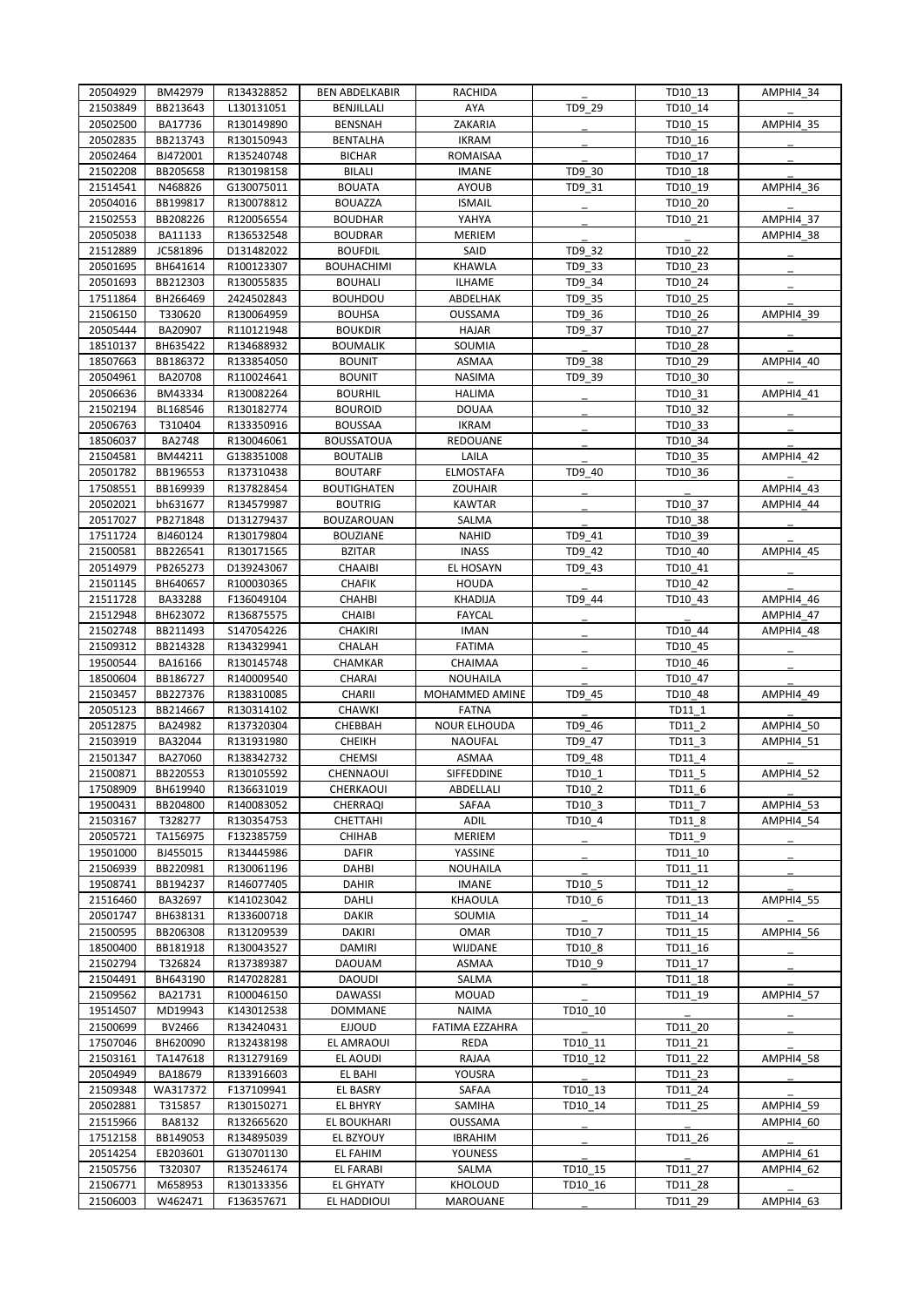| 20503677 | BB213819 | R138330231 | <b>EL HAMLILI</b>  | <b>NISRINE</b>     | TD10 17  | TD11 30 | AMPHI4_64        |
|----------|----------|------------|--------------------|--------------------|----------|---------|------------------|
| 20507003 | BM44589  | R138291923 | EL HASSIAH         | CHAIMAE            |          | TD11 31 |                  |
| 19501830 | BB185401 | R137280271 | EL IDRISSI         | <b>KHADIJA</b>     | TD10 18  |         | <b>AMPHI4 65</b> |
| 21503288 | T328410  | R135372173 | EL JADOURI         | SALAH EDDINE       | TD10 19  | TD11 32 | AMPHI4 66        |
| 21502213 | BA34801  | R132257633 | EL JARMOUNY        | <b>OUMAIMA</b>     | TD10 20  | TD11 33 |                  |
| 20509540 | BB200957 | R140053602 | EL KASSIMI         | <b>NOUAMAN</b>     | TD10 21  | TD11 34 |                  |
| 20502539 | BA19877  | R131531014 | <b>EL KOUBI</b>    | ABDERRAHMAN        | TD10_22  |         |                  |
|          |          |            |                    |                    |          |         |                  |
| 20506574 | BB195160 | R130116487 | <b>EL KOURCH</b>   | <b>MAROUNE</b>     |          | TD11_35 | AMPHI4 67        |
| 20507037 | BM41842  | R133371872 | EL MAJDOULY        | <b>NOUHAILA</b>    |          | TD11 36 |                  |
| 21504689 | BB205018 | R110024617 | EL MAKHLOUFY       | <b>KHADIJA</b>     |          | TD11 37 |                  |
| 21514254 | BB214166 | R145005035 | EL MAZOUZI         | <b>HAFSA</b>       | TD10_23  | TD11_38 |                  |
| 19501826 | BW14368  | R138862422 | EL MIRBAH          | SOKAINA            |          | TD11 39 |                  |
| 18508059 | BB193064 | R130824616 | EL MOURABIT        | YASSINE            | TD10 24  | TD11 40 | AMPHI4 68        |
| 21501734 | BJ479478 | R132772593 | EL MOUTTAKI        | OUMAIMA            | TD10 25  | TD11 41 | AMPHI4 69        |
| 21503252 | T322525  | R135300059 | EL OUAOUDACHI      | <b>ANASS</b>       | TD10 26  | TD11 42 | AMPHI4 70        |
| 20506829 | BB207817 | R138472082 | ELADRAOUI          | SALMA              |          | TD11 43 |                  |
| 20503547 | BW31169  | R130002786 | <b>ELAIQ</b>       | SANAE              | TD10 27  | TD11 44 |                  |
| 21505766 | T322444  | R130121514 | EL-BOUZ            | <b>IKRAM</b>       | TD10 28  | TD11 45 | AMPHI4_71        |
|          |          |            |                    |                    |          |         |                  |
| 21500604 | BA21433  | R130176960 | ELGADYRY           | ABDELMJID          | TD10 29  | TD11 46 | AMPHI4 72        |
| 20505712 | BA22779  | R110025019 | <b>ELGHADI</b>     | ABDELBARI          | TD10 30  | TD11 47 |                  |
| 21509943 | N464440  | G131077313 | ELGUERBA           | <b>ESSAADIA</b>    | TD10_31  | TD11 48 |                  |
| 19513566 | WA299809 | F137322477 | ELHADDAJI          | <b>IMANE</b>       |          | TD12 1  |                  |
| 21505963 | BB217467 | R134605590 | <b>ELHADY</b>      | <b>HALIMA</b>      |          |         | AMPHI4_73        |
| 20503551 | BV1732   | R110002034 | <b>ELHAJHOUJ</b>   | MOHAMED-AMINE      | TD10 32  | TD12 2  |                  |
| 20503587 | BB213854 | R134761789 | <b>ELIDRISSI</b>   | ASMAA              |          | TD12 3  | <b>AMPHI4_74</b> |
| 20513418 | T319869  | R137225300 | <b>ELIDRISSI</b>   | SOUKAINA           | TD10_33  | TD12_5  | AMPHI4_75        |
| 21502370 | BJ478561 | R136490818 | <b>ELIDRISSI</b>   | AHMED              |          | TD12_4  |                  |
| 20502628 | BB204316 | R137396498 | ELKARMY            | SABAH              | TD10 34  | TD12 6  | AMPHI4_76        |
|          |          |            |                    |                    |          |         |                  |
| 21501045 | T321824  | R132227505 | ELKHASSOUMI        | LAMYAE             |          | TD12 7  |                  |
| 21501318 | BJ482910 | R130237365 | <b>ELKHIL</b>      | <b>DOHA</b>        | TD10 35  | TD12 8  |                  |
| 21501778 | bw36817  | R130118701 | ELMADANI           | <b>NOUHAILA</b>    | TD10_36  | TD12_9  | AMPHI4_77        |
| 20502707 | BM44453  | R132291841 | ELMARRACH          | SALMA              | TD10 37  |         |                  |
| 19506040 | BH611082 | R130605422 | ELMOUTAOUKIL       | <b>MOUHCINE</b>    | TD10 38  | TD12 10 |                  |
| 19502421 | BB202929 | R132320751 | ELOMRANI ELIDRISSI | NOUHAILA           | TD10_39  |         |                  |
| 19500660 | BB191917 | R135760496 | <b>ER RABHY</b>    | <b>HIND</b>        |          | TD12_11 |                  |
| 19513521 | WA295165 | F132300134 | <b>ERRADI</b>      | <b>OUSSAMA</b>     | TD10 40  |         |                  |
| 20505034 | MC308650 | K131139045 | ERRAMI             | ABDELKABIR         | TD10 41  | TD12 12 | AMPHI4 79        |
| 21503929 | BA24823  | R130045883 | <b>ERROUHI</b>     | LOUBNA             | TD10 42  | TD12 13 | AMPHI4_80        |
|          | Bh641124 |            |                    |                    |          |         |                  |
| 21502490 |          | R133322119 | <b>ESSABBAHI</b>   | MALAK              | TD10 43  | TD12 14 | AMPHI5 1         |
| 21502430 | BJ482203 | R134570656 | <b>ESSADKI</b>     | <b>MOUAD</b>       | TD10 44  | TD12 15 |                  |
| 19501057 | BA2514   | R130463568 | ESSAFY             | <b>KHALID</b>      | TD10_45  | TD12_16 | AMPHI5_2         |
| 20512889 | BV1123   | R134255858 | <b>ESSAKKAOUI</b>  | AYMAN              | TD10 46  | TD12_17 |                  |
| 11001021 | BB87043  | 1129356942 | <b>ESSMAINI</b>    | YOUNES             | TD10 47  | TD12 18 | AMPHI5_3         |
| 21514540 | BB229746 | F132136492 | ETTABAA            | AMINE              | TD10 48  | TD12 19 |                  |
| 21502284 | M656685  | K138344823 | ET-TALEBY          | FATIMA-EZZAHRA     | $TD11_1$ | TD12_20 | AMPHI5_4         |
| 21503356 | BA31987  | R136384998 | ETTAQUI            | GHIZLANE           | TD11 2   | TD12 21 | AMPHI5 5         |
| 20506554 | BM45009  | R130045843 | EZ-ZIRARY          | LAILA              | TD11_3   | TD12 22 |                  |
| 20512504 | BB186946 | R140020491 | <b>EZZITOUNI</b>   | ZAKARIA            | TD11 4   | TD12 23 |                  |
|          |          |            |                    |                    |          |         | AMPHI5_6         |
| 21515957 | BB189710 | R143116163 | FAHMI              | YOUSSRA            |          | TD12 24 |                  |
| 21500808 | BA23013  | R138374877 | <b>FAIDI</b>       | REHAB              |          | TD12_25 | AMPHI5 7         |
| 20503537 | BB215562 | R130104740 | FAKHAR             | ABDELJABBAR        | TD11_5   | TD12_26 | AMPHI5_8         |
| 20512865 | JF63537  | C137068554 | <b>FAKHOUR</b>     | <b>IMANE</b>       |          | TD12 27 |                  |
| 21513031 | BA11376  | R132468095 | FALEH              | <b>ACHRAF</b>      |          | TD12 28 |                  |
| 20504897 | T315426  | R136386010 | <b>FANIDKI</b>     | <b>HOUDA</b>       |          | TD12_29 |                  |
| 21509643 | BW33817  | R132204655 | FANZA              | RABIA              |          |         | AMPHI5 9         |
| 20502306 | BB208473 | R138760262 | <b>FAOUZI</b>      | ASMAA              |          | TD12_30 |                  |
| 20506363 | TA158925 | R135353951 | FARAH              | SANA               | TD11 7   | TD12_32 | AMPHI5_10        |
| 20505644 | BM44886  | R131342094 | FARAH              | ATIKA              | TD11 6   | TD12_31 |                  |
| 20502999 | BA24541  | R139695654 | <b>FARES</b>       | <b>IBTISSAM</b>    | TD11_8   |         | AMPHI5_11        |
| 21504624 | BB193069 | R132277846 | FARHI              | CHAIMAA            | TD11 9   | TD12_33 | AMPHI5 12        |
|          |          |            |                    |                    |          |         |                  |
| 21502931 | BB217811 | R134397839 | <b>FARKHANE</b>    | OUMAIMA            |          | TD12_34 |                  |
| 21502397 | BB223626 | R133311023 | <b>FARROUKH</b>    | ABDERRAHMAN        | TD11_10  | TD12_35 |                  |
| 21502171 | BJ482822 | R139597784 | FEKKANI            | OUSSAMA            | TD11 11  | TD12 36 | AMPHI5 13        |
| 21502911 | T329794  | R138416260 | GALLAE             | SOUKAINA           |          | TD12_37 |                  |
| 21504059 | BH635859 | R137412084 | <b>GBIBAT</b>      | FATIMA EZZAHRA     | TD11 12  | TD12 38 | AMPHI5_14        |
| 21500731 | BJ482988 | R130044365 | GDID               | AMINE              |          | TD12 39 | AMPHI5_15        |
| 21500722 | BJ482986 | R130044364 | GDID               | <b>MOHAMED</b>     | TD11_13  | TD12_40 | AMPHI5_16        |
| 21502244 | BB211068 | R134761842 | GHAZOUALINE        | ABDERRAHMANE       | TD11 14  | TD12_41 | AMPHI5_17        |
| 20503900 | BA6483   | R135439117 | <b>GOUARHI</b>     | ZINEB              |          | TD12_42 |                  |
| 21501052 | BB210823 | R100045566 | <b>GRICHE</b>      | SALAH-EDDINE       | TD11_15  | TD12 43 |                  |
|          |          |            |                    |                    |          |         |                  |
| 21514790 | SJ39445  | C134090101 | GZAILI             | <b>NOUR EDDINE</b> | TD11_16  | TD12_44 |                  |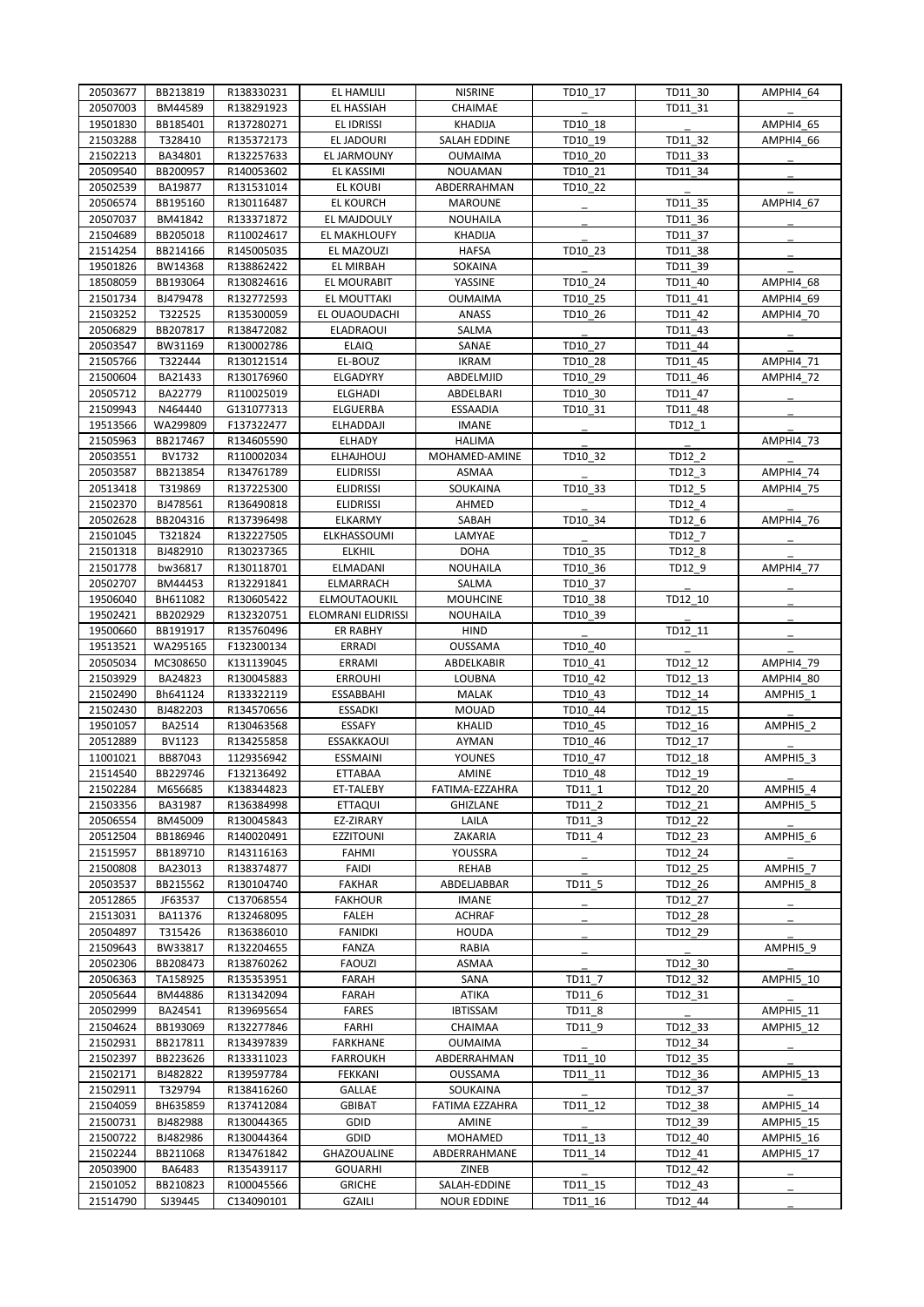| 21501325             | BA29523             | R136388163               | <b>HABIB</b>                    | RANIA                      | TD11 17            | TD12 45            | AMPHI5 18 |
|----------------------|---------------------|--------------------------|---------------------------------|----------------------------|--------------------|--------------------|-----------|
| 20506616             | BA19698             | R140104486               | <b>HABIBY</b>                   | <b>MERYEM</b>              | TD11 18            | TD12 46            |           |
| 19507863             | BA10711             | R136464068               | <b>HACHIM</b>                   | YOUSSEF                    | TD11 19            |                    |           |
| 21519029             | BA10675             | R136227151               | <b>HADDADI</b>                  | <b>KHAWLA</b>              |                    | TD12 47            |           |
| 19515286             | BA15234             | R139342383               | <b>HAKI</b>                     | <b>MARYAM</b>              |                    | TD12 48            |           |
| 21501922             | BB212867            | F132137273               | <b>HALLAOUI</b>                 | <b>IBTISSAM</b>            | TD11 20            | TD13 1             | AMPHI5_19 |
| 21512987             | BB176199            | R130207414               | <b>HAMAD</b>                    | <b>MOURAD</b>              |                    | TD13 2             | AMPHI5_20 |
| 19507908             | BB206174            | R131518758               | <b>HAMDOUCHI</b>                | FATIMAEZZAHRA              | TD11 21            | TD13_3             |           |
| 19501141             | BM38829             | R132310377               | HAMDOUNE                        | KHADIJA                    | TD11 22            | TD13 4             | AMPHI5 21 |
| 21500773             | BA28533             | R132319636               | <b>HASKI</b>                    | SALMA                      | TD11 23            | TD13 5             |           |
| 19500463             | BA13673             | R135929815               | <b>HATTAB</b>                   | RABAB                      | TD11 24            | TD13_6             |           |
| 20514551             | M636702             | K130502658               | <b>HELLAL</b>                   | <b>FATIHA</b>              | TD11 25            | TD13 7             | AMPHI5 22 |
| 20504693             | BH640070            | R130061185               | <b>HMANI</b>                    | ILHAM                      | TD11 26            | TD13_8             |           |
| 21503263             | BB214038            | R134343239               | HOULAL                          | <b>ELMEHDI</b>             | TD11 27            | TD13_9             | AMPHI5 23 |
| 20507107             | BA24244             | R137365051               | <b>HOUSNI</b>                   | <b>IMANE</b>               | TD11 28            | TD13 10            |           |
| 21500851             | BJ482366            | R130128457               | <b>HOUSSINI</b>                 | <b>MAROUA</b>              | TD11 29            | TD13 11            |           |
| 20514961             | M643580             | K131511894               | <b>HOUSSNI</b>                  | YOUNESS                    | TD11 30            | TD13 12            |           |
| 21509274             | BJ480592            | R130072046               | <b>IAATTAREN</b>                | <b>OUMAIMA</b>             |                    | TD13_13            | AMPHI5_24 |
| 21501855             | BA33327             | R130364937               | <b>IBRAHIMI</b>                 | <b>KHADIJA</b>             | TD11 31            | TD13 14            | AMPHI5 25 |
| 17502476             | BB178341            | P132109545               | <b>IDABBES</b>                  | GHIZLANE                   | TD11 32            | TD13 15            |           |
| 21500603             | BB225026            | R132205520               | <b>IDBAALI</b>                  | AMINA                      | TD11_33            | TD13_16            | AMPHI5 26 |
| 21501949             | BJ458246            | R110159928               | <b>IDMOUIDA</b>                 | <b>SALMA</b>               |                    | TD13 17            |           |
| 21519090             | BH634308            | R131248213               | <b>IDRISSI</b>                  | OUSSAMA                    | TD11 34            | TD13 18            | AMPHI5 27 |
| 19509514             | BB204504            | R145023587               | <b>IFFRAOUNE</b>                | ABDELGHANI                 | TD11 35            | TD13_19            | AMPHI5_28 |
| 20506791             | JC638320            | D130522834               | <b>IKHARAZN</b>                 | <b>HASSNA</b>              | TD11 36            | TD13 20            |           |
| 21512927             | BB140991            | R130917821               | <b>IMAM</b>                     | SARA                       | TD11 37            | TD13 21            | AMPHI5 29 |
| 21501080             | BM48402             | R139353204               | <b>ISOUKRANE</b>                | AYMANE                     | TD11_38            | TD13 22            |           |
| 20507153             | BB209978            | R137907635               | <b>IWZANE</b>                   | <b>WALID</b>               | TD11 39            | TD13 23            | AMPHI5_30 |
| 21500930             | BB224588            | R138321805               | <b>JAAFARI</b>                  | <b>ATIQA</b>               | TD11 40            | TD13 24            | AMPHI5_31 |
| 20504465             | BB209699            | R134283586               | JABBAR                          | AMINE                      | TD11 41            | TD13 25            | AMPHI5 32 |
| 21500705             | BA27136             | R130182618               | JALIL                           | GHIZLANE                   |                    | TD13_26            | AMPHI5 33 |
| 19513650             | BA17472             | F144062782               | <b>JARMOUNI</b>                 | <b>RACHIDA</b>             | TD11 42            | TD13 27            |           |
| 16504591             | BH596783            | R132697302               | <b>JOUIGA</b>                   | <b>OTHMANE</b>             | TD11 43            | TD13 28            | AMPHI5_34 |
| 20507176             | BA18317             | R132469398               | <b>JRAIDI</b>                   | <b>MOUNA</b>               |                    |                    | AMPHI5_35 |
| 21503370             | BA14597             | R136344479               | <b>KADMAR</b><br>KAFIH          | ABDELWAHED<br><b>JAWAD</b> | TD11 44<br>TD11 45 | TD13 29            | AMPHI5_36 |
| 20512831             | WA307258            | F135200797               |                                 |                            |                    | TD13 30            | AMPHI5 37 |
| 19513274             | WA287559            | F137219117               | <b>KAMAL</b>                    | <b>BOUCHRA</b>             | TD11 46            | TD13 31            |           |
| 21502167             | BM456608            | R132291687<br>R130049356 | KANANE                          | <b>FIRDAOUS</b><br>SAIDA   | TD11 47            | TD13 32            | AMPHI5_38 |
| 21506820<br>21512737 | BJ481328<br>BM48619 | F147050509               | <b>KAOURANI</b><br><b>KARAM</b> | ABDERRAHMANE               | TD11 48<br>TD12 1  | TD13_33<br>TD13 34 | AMPHI5_39 |
| 21505977             | T316886             | K136481675               | <b>KARIM</b>                    | <b>BOUCHAIB</b>            |                    |                    | AMPHI5 40 |
| 20505061             | BH640487            | R135569539               | <b>KAZOUM</b>                   | FATIMA- EZZAHRA            | TD12 2             | TD13 35            |           |
| 19500144             | BA7946              | R130069560               | KHADDAD                         | <b>HOUDA</b>               | TD12 3             | TD13 36            |           |
| 21506196             | BB222777            | R130110788               | KHADDARI                        | <b>HOUDA</b>               | TD12 5             | TD13 38            | AMPHI5 41 |
| 20515597             | BB176528            | R130119235               | KHADDARI                        | <b>TAOUFIK</b>             | TD12 4             | TD13 37            |           |
| 21520337             | BA32880             | R134225696               | <b>KHADRI</b>                   | <b>JIHANE</b>              | TD12 6             | TD13 39            |           |
| 19501286             | BA7702              | R130642628               | KHALDOUN                        | HAJAR                      | TD12 7             | TD13 40            |           |
| 21506383             | BJ475280            | R138287762               | KHALKI                          | ABDERRAZAK                 | TD12_8             | TD13 41            | AMPHI5_42 |
| 21503275             | T317330             | R130126513               | <b>KHOBZI</b>                   | <b>MOUHCINE</b>            |                    |                    | AMPHI5_43 |
| 21512998             | MD30609             | K133138622               | <b>KHOULI</b>                   | AYYOUB                     |                    | TD13 42            | AMPHI5 44 |
| 20515617             | Y502888             | G134256549               | KHOURIBGUA                      | <b>MOUNIR</b>              | TD12 9             | TD13_43            | AMPHI5_45 |
| 21514252             | BB212653            | R130105027               | KOUCHI                          | ASMAA                      | TD12 10            | TD13 44            |           |
| 20513971             | PB316535            | D139144123               | KOUK                            | ABDELMOUNIM                | TD12 11            | TD13 45            |           |
| 20503585             | BB203072            | R145049295               | <b>KRAIZI</b>                   | <b>NISRINE</b>             | TD12_12            | TD13_46            | AMPHI5 46 |
| 20501985             | w451563             | L132292950               | <b>KRAKRI</b>                   | <b>IBTISSAM</b>            | TD12_13            | TD13_47            |           |
| 21501887             | T329356             | R130039729               | <b>KRIDA</b>                    | MOHAMMED                   | TD12 14            | TD13 48            | AMPHI5 47 |
| 21503811             | BA26133             | R139705180               | <b>KRIMA</b>                    | <b>ILHAM</b>               | TD12_15            | TD14_1             |           |
| 20502399             | BB201572            | R136503633               | LAABASSI                        | SARA                       | TD12_16            | TD14_2             |           |
| 18503010             | BB175994            | R135824701               | LAAMRI                          | <b>MOUAD</b>               |                    | TD14_3             |           |
| 21503305             | T322313             | R130126405               | LAANAITI                        | HAMZA                      | TD12 17            | TD14 4             | AMPHI5 48 |
| 20501800             | BB214528            | R135283608               | LAANATI                         | ZINEB                      |                    | TD14_5             |           |
| 21517183             | BA25542             | R131585237               | LAARAICH                        | SALMA                      | TD12 18            | TD14 6             |           |
| 19514184             | HA221899            | K132436819               | LAAROUBI                        | YOUSSEF                    |                    | TD14 7             |           |
| 20506430             | BV1119              | R130276026               | LAASFI                          | SALMA                      |                    |                    | AMPHI5_49 |
| 21505146             | BA29570             | R134359318               | LACHHEB                         | HAMZA                      | TD12 19            | TD14 8             | AMPHI5_50 |
| 21501819             | T328858             | R130039738               | LAFKIH                          | <b>MOUHCINE</b>            |                    | TD14 9             | AMPHI5_51 |
| 20502599             | BB202684            | R138925765               | LAGHZAL                         | ZAYNEB                     | TD12 20            |                    | AMPHI5 52 |
| 20504989             | T314134             | F130025563               | LAHJOUJI                        | MARYEM                     |                    |                    | AMPHI5_53 |
| 21515554             | BA31671             | R130192997               | LALOULI                         | YASSER                     | TD12_21            | TD14 10            |           |
| 21504223             | T320788             | R130146702               | LAMKHARFI                       | <b>ISMAIL</b>              |                    | TD14 11            |           |
| 20512801             | Z629966             | \$133309814              | LAMSSIAH                        | WISSAL                     |                    | TD14_12            |           |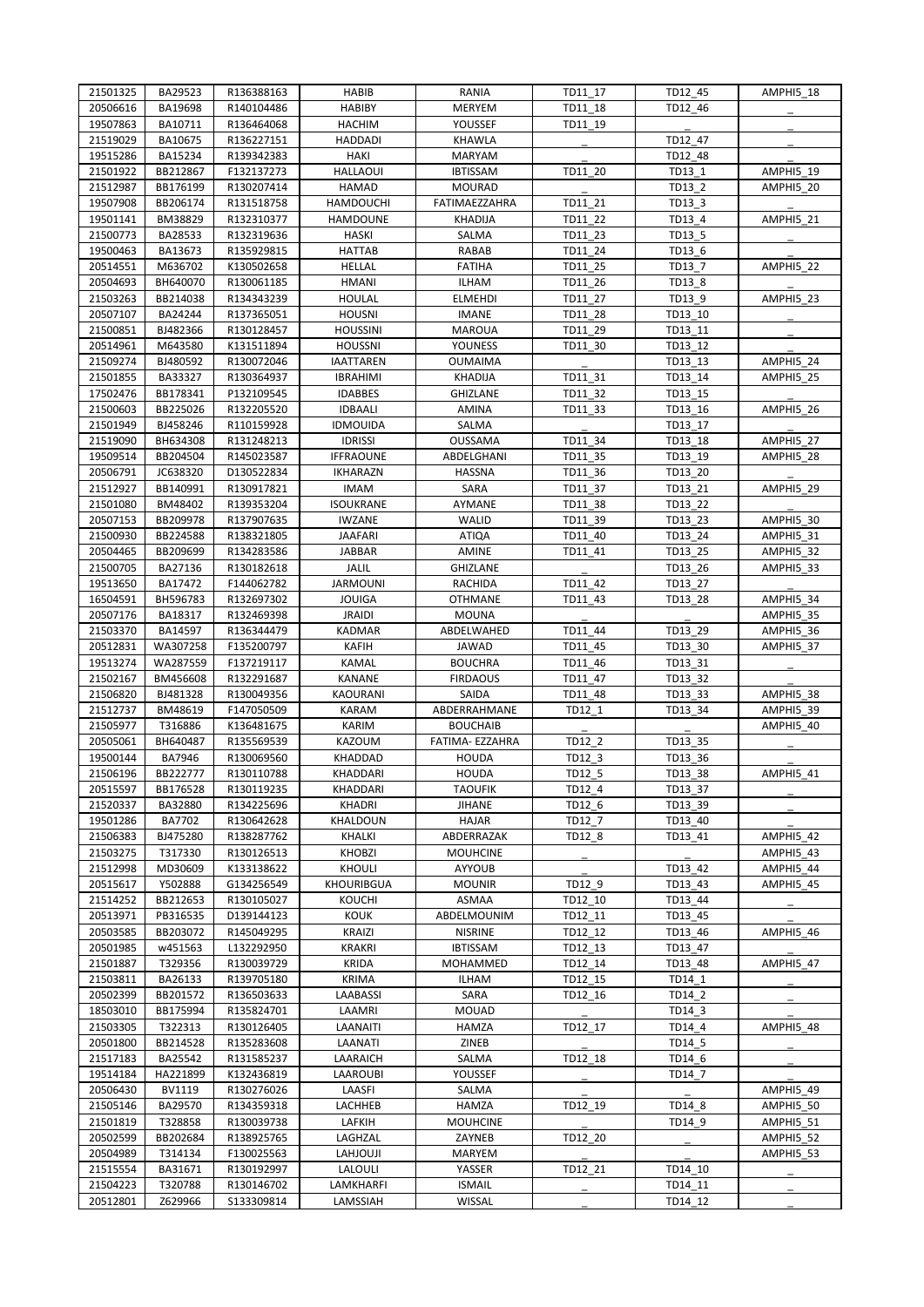| 21512739 | BM44237  | R132233199 | LANBOURI           | SAAD            | TD12 22 | TD14 13 | AMPHI5_54 |
|----------|----------|------------|--------------------|-----------------|---------|---------|-----------|
| 21500762 | BA26694  | R133247615 | LASFAR             | <b>DOUNIA</b>   | TD12 23 | TD14 14 | AMPHI5_55 |
| 19506292 | T307671  | R139828839 | LAYAR              | GHIZLANE        | TD12 24 | TD14 15 |           |
| 21509286 | T324564  | D137528393 | LKAJAJ             | YOUSSEF         | TD12 25 | TD14_16 | AMPHI5_56 |
| 19504962 | BH637993 | R134229987 | <b>LOUAHI</b>      | <b>IKRAM</b>    |         | TD14 17 |           |
| 21500597 | BA16939  | R134342345 | LOUZA              | MANAL           | TD12 26 | TD14 18 | AMPHI5_57 |
| 21504092 | BW27525  | R149053810 | <b>MAANI</b>       | ABDELHADI       |         |         | AMPHI5_58 |
| 18512052 | BH629581 | R132206669 | <b>MAAOUNI</b>     | OUSSAMA         | TD12 27 | TD14 19 |           |
| 19513627 | BK683434 | R134813310 | MAHAMID            | YASSINE         | TD12 28 | TD14 20 |           |
| 21503510 | BJ485059 | R147030280 | <b>MAHFOUD</b>     | <b>AYOUB</b>    | TD12 29 | TD14 21 |           |
| 19514503 | WA277438 | F131074521 | MAHMOUDI           | <b>MOHCINE</b>  | TD12_30 | TD14_22 | AMPHI5 59 |
| 21518392 | T329422  | R134579666 | <b>MAHROUG</b>     | FATIMA-AZZAHRAE | TD12 31 | TD14 23 |           |
| 21512314 | BB220852 | R132704752 | MAKLACH            | AHMED           |         | TD14 24 |           |
| 21514552 | BH643368 | R100040051 | MALKA              | ASMAA           | TD12 32 | TD14 25 |           |
| 19500554 | BB187523 | R137915463 | MALKYA             | FATIMA-ZAHRA    |         | TD14 26 |           |
| 20506469 | BM44548  | R148104926 | <b>MALLOUK</b>     | ASMAA           |         |         | AMPHI5_60 |
| 20502561 | BB200066 | R139926027 | <b>MALOUMY</b>     | SALMA           | TD12 33 | TD14 27 | AMPHI5_61 |
| 21513975 | BJ468079 | R147111501 | <b>MANA</b>        | AYMANE          | TD12 34 | TD14 28 | AMPHI5 62 |
| 21506351 | BB227264 | R133669982 | <b>MANDILI</b>     | <b>KAWTAR</b>   | TD12 35 | TD14 29 |           |
| 20508681 | BJ470314 | R135533447 | <b>MANDOUR</b>     | ABDERRAHMANE    |         |         | AMPHI5 63 |
|          | BA33948  |            |                    | <b>MARIEM</b>   | TD12 36 | TD14 30 | AMPHI5 64 |
| 21509263 |          | R130388194 | MANKOUCHA          |                 |         |         |           |
| 20504921 | BM44663  | R142126239 | <b>MAOUHOUB</b>    | LOUBNA          | TD12 37 | TD14_31 |           |
| 20510926 | BA16450  | R137700904 | <b>MAOUHOUB</b>    | <b>KARIMA</b>   | TD12 38 | TD14 32 |           |
| 20506982 | BB202310 | R137232377 | <b>MATINE</b>      | SALMA           |         | TD14_33 |           |
| 18502253 | BH621574 | R130122841 | <b>MAZOUZ</b>      | <b>HASNAA</b>   | TD12 39 | TD14 34 |           |
| 21519790 | BB210949 | R137206025 | <b>MENOIR</b>      | <b>HAJAR</b>    |         |         | AMPHI5 65 |
| 21513350 | BH598610 | R136672398 | METAHI             | <b>IMAD</b>     | TD12_40 | TD14_35 |           |
| 20513182 | CD406715 | N146035077 | MHAMDI ALAOUI      | <b>ISMAIL</b>   | TD12 41 | TD14 36 |           |
| 20512877 | WB210535 | F147066157 | <b>MIRI</b>        | <b>DOHA</b>     | TD12_42 | TD14 37 |           |
| 20502511 | BB189141 | R137824794 | <b>MKIMEL</b>      | <b>BRAHIM</b>   | TD12 43 | TD14_38 | AMPHI5 66 |
| 20512511 | BA12221  | R132556913 | <b>MORSALI</b>     | ANASS           | TD12 44 | TD14_39 | AMPHI5_67 |
| 21506995 | BA32939  | R130007815 | <b>MOUBSIR</b>     | <b>KAWTAR</b>   | TD12 45 | TD14_40 | AMPHI5_68 |
| 21500769 | BB217521 | G132802491 | <b>MOUFTI</b>      | AYA             | TD12 46 | TD14 41 | AMPHI5_69 |
| 21500743 | BA22818  | R130093627 | <b>MOUH</b>        | SALMA           | TD12_47 | TD14 42 |           |
| 20509064 | BM44925  | R130382210 | MOUJAHID           | SAADIA          | TD12 48 | TD14_43 |           |
| 21506791 | BM46469  | R130036550 | MOULAKAT           | <b>IBTISSAM</b> | TD13 1  | TD14 44 | AMPHI5 70 |
| 21512931 | BH619389 | R136498446 | <b>MOURIB</b>      | <b>MOUNIR</b>   |         | TD14 45 | AMPHI5 71 |
| 21501814 | BJ478738 | R130072052 | <b>MOUSSAFI</b>    | ABDENASSER      |         | TD14_46 |           |
| 21500702 | BA21962  | R130183179 | <b>MOUSSLIK</b>    | SABRINE         | TD13 2  | TD14 47 |           |
| 18500603 | BB188981 | R140009502 | <b>MOUSTADIR</b>   | ZINEB           | TD13 3  |         | AMPHI5 72 |
| 21501198 | BH643024 | R130176519 | <b>MYNTI</b>       | FATIMA-ZAHRA    |         | TD14 48 |           |
| 21506336 | BA18326  | R134749644 | <b>NABHANI</b>     | ABDELMOUGHITE   | TD13_4  | TD15 1  | AMPHI5 73 |
| 21500665 | BM45072  | R130061199 | <b>NABIL</b>       | <b>MERIEM</b>   |         |         | AMPHI5 74 |
| 21506815 | BB207272 | R141050880 | <b>NADOURI</b>     | SALAHEDDINE     | TD13 5  | TD15 2  | AMPHI5 75 |
| 20512860 | WA304690 | F131224976 | <b>NAFID</b>       | SALMA           | TD13_6  | TD15_3  | AMPHI5 76 |
| 21502176 | BA11707  | R130406739 | <b>NAHILA</b>      | <b>OSSAMA</b>   | TD13 7  | TD15 4  | AMPHI5 77 |
| 21504003 | BH644996 | R110023346 | NAJAH              | SAIDA           |         | TD15_5  |           |
| 21514176 | BH644585 | R139766506 | <b>NAJI</b>        | AYMANE          | TD13_8  | TD15_7  | AMPHI5_78 |
| 21500864 | BM45083  | R137291776 | <b>NAJI</b>        | <b>NOUHAILA</b> |         | TD15 6  |           |
| 21513008 | BW42391  | R130179429 | <b>NAJIB</b>       | ZINEB           | TD13_9  | TD15_8  | AMPHI5 79 |
| 20511939 | BB138320 | R139942861 | NAJJAR             | MOSSAAB         | TD13 10 | TD15_9  |           |
| 21506245 | BV3464   | R138237108 | NASSERALLAH        | <b>KAWTER</b>   | TD13 11 | TD15_10 |           |
| 20505671 | BB212380 | R136760367 | <b>NASSIH</b>      | FAHD            | TD13 12 | TD15 11 | AMPHI5 80 |
| 21513946 | BH639988 | R136551344 | <b>NASSOUR</b>     | NEZHA           | TD13_13 | TD15_12 |           |
| 21514001 | BB229721 | R130049325 | <b>NATIKY</b>      | YASSINE         | TD13_14 | TD15_13 | $TD1_1$   |
| 19501268 | BV1012   | R133328416 | NAZHI              | <b>IMANE</b>    | TD13 15 | TD15 14 | TD1 2     |
| 21505560 | BB228083 | D138528392 | <b>NID ETTALEB</b> | MOHAMED         |         | TD15_15 |           |
| 20514227 | JC626586 |            |                    |                 | TD13_16 |         | $TD1_3$   |
|          |          | D149063997 | NID MHAND          | EL HOCINE       |         | TD15_16 |           |
| 20502168 | T320412  | R130153687 | <b>NKAITY</b>      | <b>NOUHAILA</b> | TD13 17 | TD15_17 |           |
| 21502560 | BA33791  | R130007830 | <b>NMILI</b>       | ABDELMOULA      | TD13 18 | TD15_18 | TD1 4     |
| 21503333 | BA29009  | K148021915 | <b>OUAFFAD</b>     | KHAOULA         | TD13_19 | TD15_19 |           |
| 21505553 | BB210445 | R137412666 | <b>OUAFID</b>      | <b>NAJWA</b>    | TD13 20 | TD15_20 |           |
| 21502379 | BA30399  | R137585304 | <b>OUAJIB</b>      | KHADIJA         |         | TD15 21 | $TD1_5$   |
| 19507265 | BH632152 | R131330627 | <b>OUALI</b>       | SOUKAINA        |         | TD15_22 |           |
| 21500519 | BB198588 | R130079260 | <b>OUARDI</b>      | DALAL           | TD13 21 | TD15 23 | TD1 6     |
| 21501214 | BA27403  | R135556832 | <b>OUASIF</b>      | NASSIMA         | TD13 22 | TD15 24 |           |
| 19509014 | BA9457   | R136517726 | OUASLAM            | KHADIJA         | TD13_23 | TD15_25 |           |
| 20501804 | BB205892 | R139421761 | <b>OUFKIR</b>      | IKRAM           | TD13_24 | TD15_26 | TD1 7     |
| 20505014 | BH637210 | R130010545 | OUHLAT             | YASSINE         | TD13 25 |         |           |
| 20504198 | BJ465368 | R135706798 | <b>OULAHBIB</b>    | ALI             | TD13_26 | TD15_27 |           |
| 18501149 | T294913  | R130155884 | QBABO              | SAFAE           | TD13_27 | TD15_28 |           |